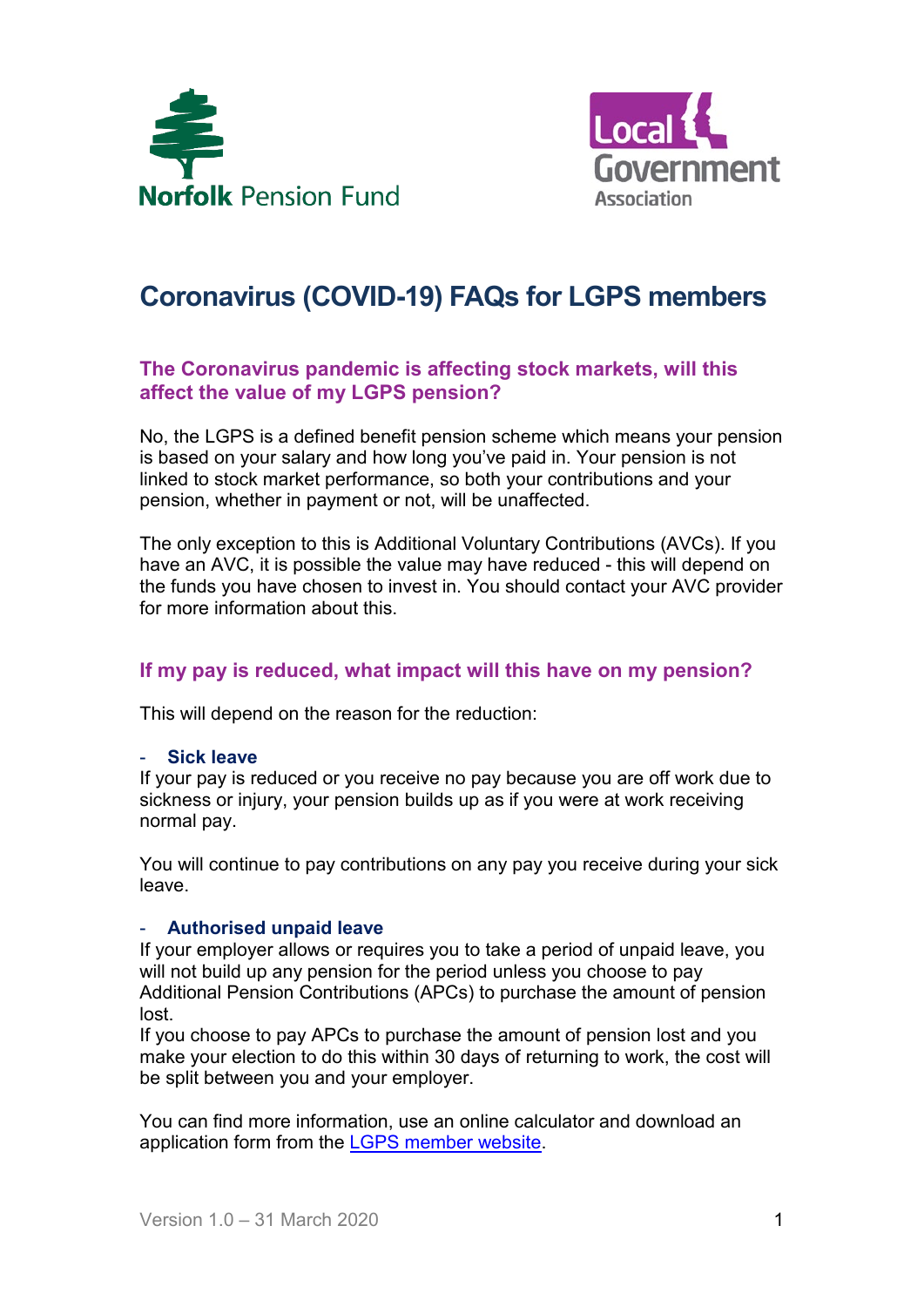### - **Coronavirus job retention scheme leave**

The Government has confirmed that they do not expect public sector organisations, such as councils, to use the Coronavirus job retention scheme, except in some very limited cases. Public sector employers should continue to pay staff in the normal way even if they are not at work.

If your employer is able to use the job retention scheme and you both agree, your employer might be able to keep you on the payroll if they're unable to operate or have no work for you to do because of Coronavirus (COVID-19). This is known as being 'on furlough'.

If this applies to you, your employer could pay 80% of your wages up to a monthly cap of £2,500. The Government will fund your employer to do this. Employers can choose to top up your pay to 100%, but if you receive less pay when you are 'on furlough', the amount of pension you build up during this period will also be reduced. You will continue to pay pension contributions on the pay you receive.

You can pay Additional Pension Contributions (APCs) to buy **extra pension** to make up for the pension lost during this period. Your employer does not have to pay towards the cost, but they can choose to.

You can find more information about paying APCs, use an online calculator and download an application form from the [LGPS member website.](https://www.lgpsmember.org/more/apc/index.php)

The GOV.UK website provides more information on the job retention scheme [for employees.](https://www.gov.uk/guidance/check-if-you-could-be-covered-by-the-coronavirus-job-retention-scheme)

## - **Emergency Volunteering Leave (EVL)**

The Government has introduced a new volunteering scheme to allow the public to contribute to the Coronavirus response. The scheme allows workers to take unpaid statutory emergency volunteering leave to volunteer in health and social care authorities.

If you take a period of EVL, your LGPS pension benefits will build up in the same way as if you were working normally.

You will only pay contributions on any actual pay your employer pays you during the period.

#### - **Other reasons**

For information about the impact on your pension if you are away from work for any other reason, such as child related leave or reserve forces leave, see the [LGPS member website.](https://www.lgpsmember.org/arm/already-member-absence.php)

## **Can I stop my pension contributions?**

Yes, but you might want to consider joining the 50/50 section of the LGPS instead of opting out. If you do, you'll pay half your normal contribution rate and build up half your normal pension. You will retain full life and ill health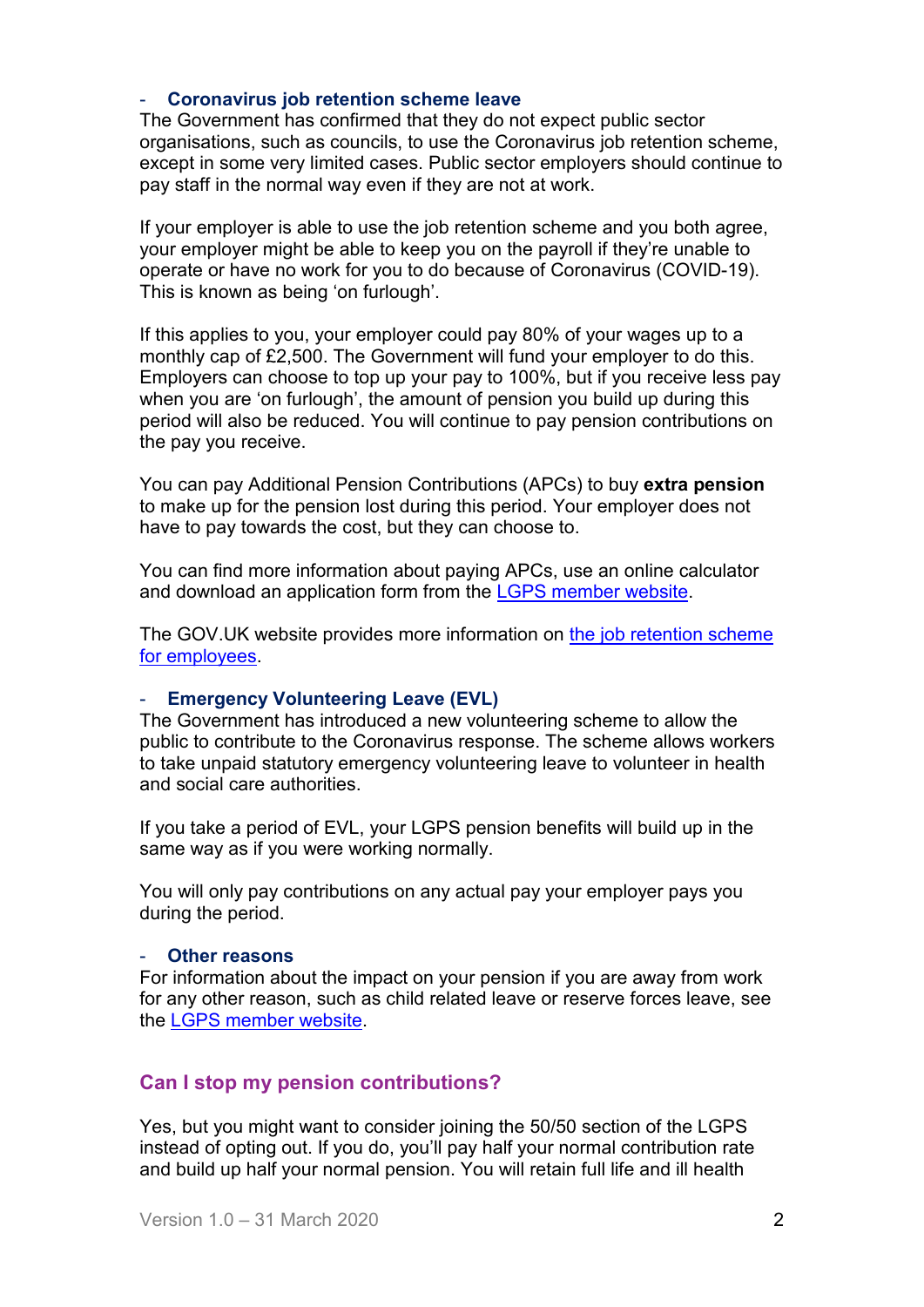cover and you can move back to the main section whenever you are ready.

You can use the **contributions calculator** to check what difference this would make to your take home pay.

If after considering the 50/50 section you decide you would like to opt out, you can obtain an opt out form from our website at [www.norfolkpensionfund.org](http://www.norfolkpensionfund.org/) (click on Paying In and then on Opting Out).

You should take independent financial advice before deciding to opt out.

## **I am receiving a pension from the LGPS, will my pension still be paid to me?**

Yes, the Norfolk Pension Fund will prioritise paying pensions during these uncertain times.

# **If I'm retired and return to work, will my pension affected?**

As part of the effort to combat the Coronavirus outbreak, the Government is encouraging key retired health and social workers to return to work.

Please be assured that if you are a retired member of the Norfolk Pension Fund, and choose to return to work, your LGPS pension with us will be unaffected.

However, if you have a pension with another LGPS fund, you should check with them about how returning to work could affect your pension.

If you have any questions, please email us at **[pensions@norfolk.gov.uk.](mailto:pensions@norfolk.gov.uk)**

# **How will Coronavirus (COVID-19) affect the service the Norfolk Pension Fund provides?**

At the Norfolk Pension Fund we have adapted our working patterns to ensure we continue providing a service whilst monitoring the latest Government advice to protect our staff.

We will prioritise paying pensions and processing death benefits, so it may take longer than normal to deal with other work, such as transfers, estimate requests and general queries.

If you need to contact the Norfolk Pension Fund, please could you email us at [pensions@norfolk.gov.uk.](mailto:pensions@norfolk.gov.uk) Alternatively, you can call us on 01603 495923, but please note we may take longer than usual to respond to you.

You can also keep in touch with your pension online at [www.norfolkpensionfund.org](http://www.norfolkpensionfund.org/) where you can register to use our member